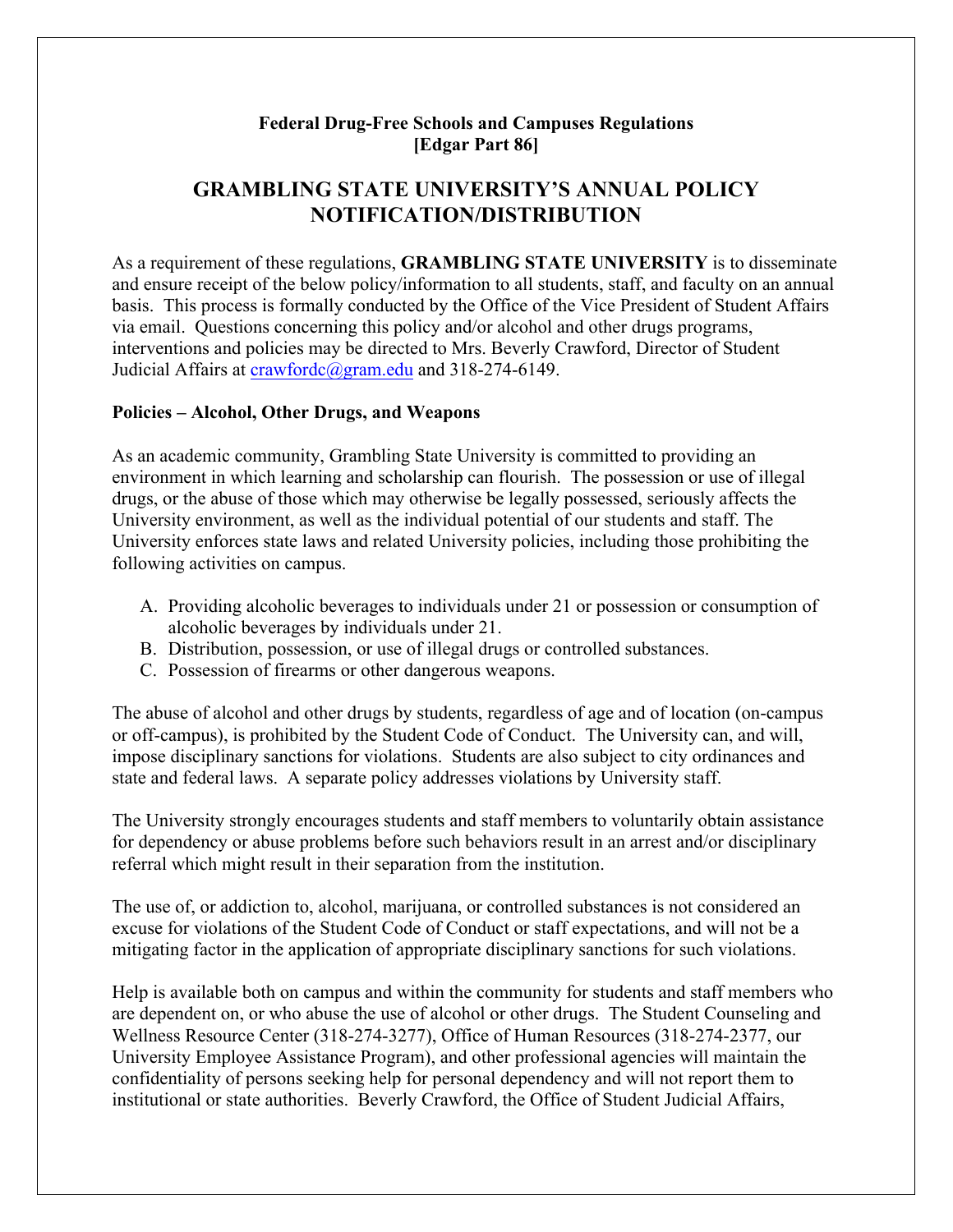oversees the alcohol and other drug prevention program. This office provides educational and awareness programming, information and assistance.

#### **Student Sanctions, Alcohol, Other Drugs and Weapons**

Underage students confronted by the institution for the consumption of alcohol will face disciplinary sanctions ranging from fines to disciplinary probation.

Students whose use of alcohol or drugs results in harm or the threat of harm to themselves or others, or to property, regardless of the location of the incident, may face disciplinary actions by the University up to and including expulsion.

Testing **for the presences of illegal substances may be a condition of any probationary status imposed by the University for violations of drug-related provisions of this policy.**  The appropriate authority may require drug- or alcohol-testing for employees and applicants of the safety sensitive and security positions for the following situations: on a random basis, when there is reasonable suspicion that an employee uses drugs, as a follow up to drug counseling or rehabilitation, after an on-the-job accident/incident of serious or potentially serious results and when employees are selected for transfer or promotion to positions identified in Policy #53015-Drug Screening, Appendix I. Testing for substance abuse may be by Breathalyzer, blood, urine or any other appropriate and scientifically accepted tests. All drug testing will include review by a qualified Medical Review Officer (MRO) and a "MRO Positive" result will be considered a positive result. Any student with a positive result, as described above, may face disciplinary action by the University up to and including expulsion.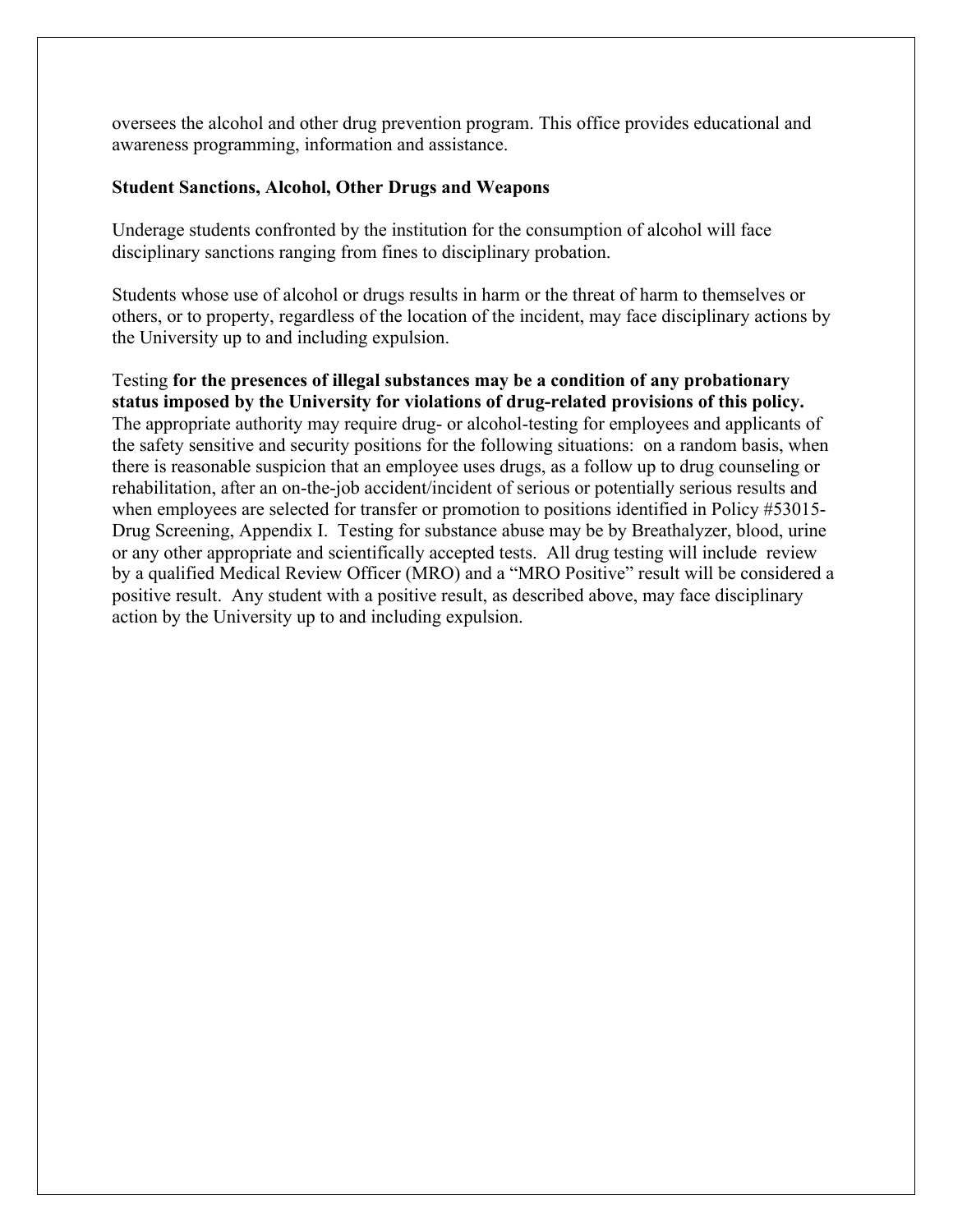# **Commonly Imposed Disciplinary Sanctions for On-Campus Policy Violations:**

| 4.18 | <b>Alcoholic Beverages</b> | <b>Violation of the University Alcohol and</b>        | 1 <sup>st</sup> offense: |                           |
|------|----------------------------|-------------------------------------------------------|--------------------------|---------------------------|
|      |                            | <b>Controlled Substance Policy, including but not</b> | \$                       | <b>Online educational</b> |
|      |                            | limited to the use, consumption, possession,          |                          | program                   |
|      |                            | purchase, sale, and/or distribution of alcoholic      | \$                       | One (1) semester          |
|      |                            | beverages on University property, or at any of        |                          | disciplinary              |
|      |                            | its activities (whether on or off-campus) are         |                          | probation                 |
|      |                            | prohibited, except as expressly permitted by          | \$                       | Campus service            |
|      |                            | University regulations and local, state and           |                          | $(25-50 hours)$           |
|      |                            | federal law. Alcoholic beverages may not, in          | \$                       | Parental                  |
|      |                            | any circumstances, be used by, possessed by or        |                          | notification if           |
|      |                            | distributed to any person under twenty-one (21)       |                          | meets guidelines          |
|      |                            | years of age. (Refer to Alcohol and Illegal           | \$                       | <b>Fine \$150.00</b>      |
|      |                            | <b>Controlled Substances Policy.)</b>                 | 2 <sup>nd</sup> offense: |                           |
|      |                            |                                                       | \$                       | One $(1)$ year up to      |
|      |                            |                                                       |                          | tenure disciplinary       |
|      |                            |                                                       |                          | probation                 |
|      |                            |                                                       | \$                       | <b>Educational</b>        |
|      |                            |                                                       |                          | assignment/counsel        |
|      |                            |                                                       |                          | ing and/or campus         |
|      |                            |                                                       |                          | service(25-50             |
|      |                            |                                                       |                          | hours)                    |
|      |                            |                                                       | \$                       | Parental                  |
|      |                            |                                                       |                          | notification if           |
|      |                            |                                                       |                          | meets guidelines          |
|      |                            |                                                       | \$                       | <b>Fine \$300.00</b>      |
|      |                            |                                                       | 3 <sup>rd</sup> offense: |                           |
|      |                            |                                                       | \$                       | <b>Disciplinary</b>       |
|      |                            |                                                       |                          | probation                 |
|      |                            |                                                       |                          | throughout tenure         |
|      |                            |                                                       |                          | at university             |
|      |                            |                                                       | \$                       | <b>Removal from</b>       |
|      |                            |                                                       |                          | university housing        |
|      |                            |                                                       | \$                       | Parental                  |
|      |                            |                                                       |                          | notification if           |
|      |                            |                                                       |                          | meets guidelines          |
|      |                            |                                                       | \$                       | <b>Loss of privileges</b> |
|      |                            |                                                       |                          | to all residence          |
|      |                            |                                                       |                          | halls                     |
|      |                            |                                                       | \$                       | <b>Fine \$500.00</b>      |
|      |                            |                                                       |                          |                           |
|      |                            |                                                       |                          |                           |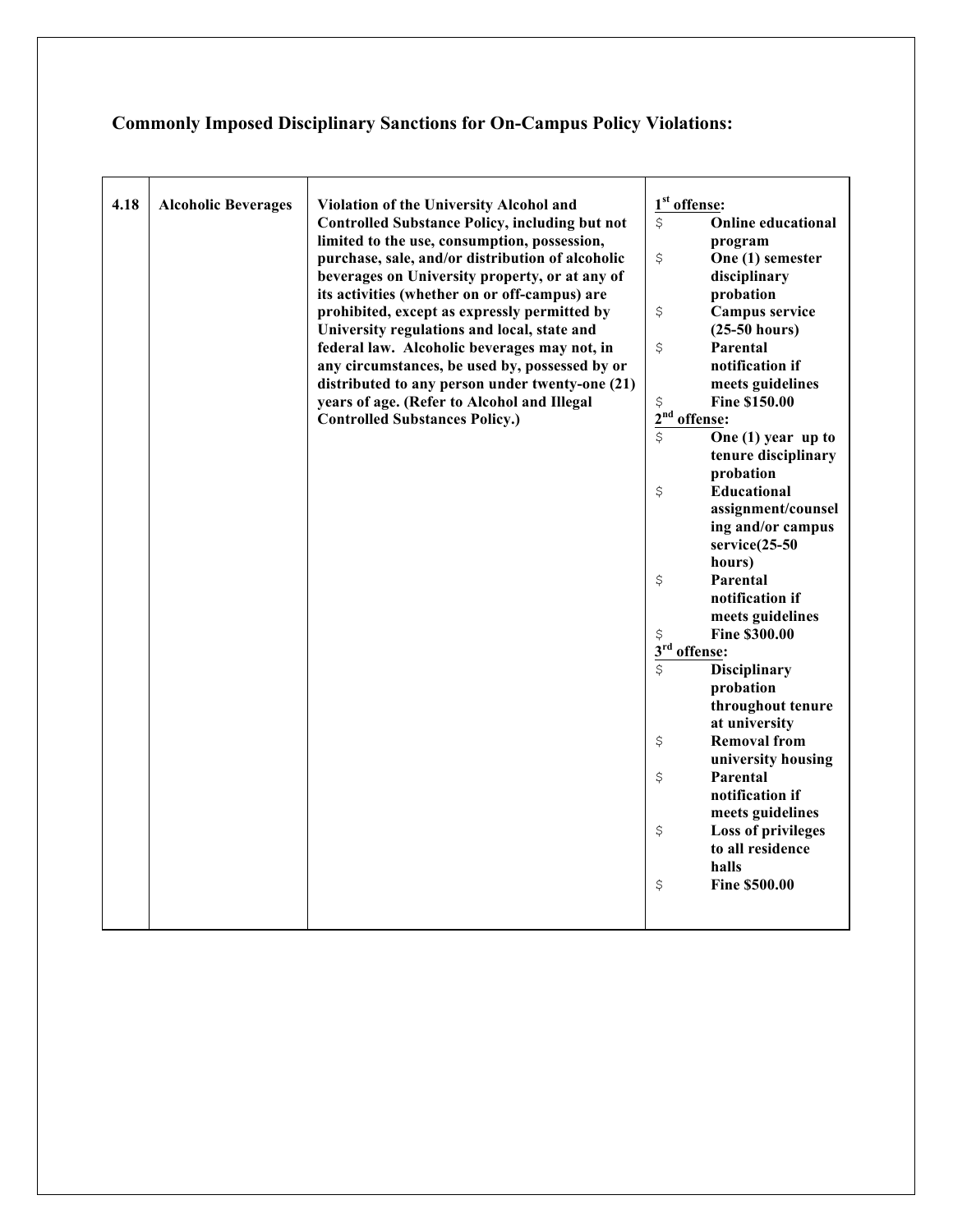| 4.19 | <b>Dangerous Drugs</b> | Violation of the University Alcohol and<br><b>Controlled Substance Policy, including but not</b><br>limited to the use, consumption, possession,<br>manufacturing, purchase, sale and/or | substance<br>1st offense: | Possession/personal use of<br>controlled dangerous |
|------|------------------------|------------------------------------------------------------------------------------------------------------------------------------------------------------------------------------------|---------------------------|----------------------------------------------------|
|      |                        | distribution of illicit drugs, narcotics or other<br>controlled dangerous substances are strictly                                                                                        | \$                        | One $(1)$ year up to<br>tenure disciplinary        |
|      |                        | prohibited; all local, state, and federal laws<br>apply. (Refer to Alcohol and Illegal Controlled                                                                                        | \$                        | probation<br>Campus                                |
|      |                        | <b>Substances Policy.)</b>                                                                                                                                                               |                           | $s$ ervice $(50-100)$<br>hours)                    |
|      |                        |                                                                                                                                                                                          | $\boldsymbol{\mathsf{S}}$ | Mandatory<br>substance abuse<br>treatment program  |
|      |                        |                                                                                                                                                                                          | \$                        | Parental<br>notification if                        |
|      |                        |                                                                                                                                                                                          | \$                        | meets guidelines<br><b>Fine \$500.00</b>           |
|      |                        |                                                                                                                                                                                          | 2nd offense:              |                                                    |
|      |                        |                                                                                                                                                                                          | \$                        | <b>Final disciplinary</b>                          |
|      |                        |                                                                                                                                                                                          |                           | probation up to                                    |
|      |                        |                                                                                                                                                                                          |                           | suspension                                         |
|      |                        |                                                                                                                                                                                          | \$                        | <b>Removal from</b>                                |
|      |                        |                                                                                                                                                                                          |                           | <b>University housing</b>                          |
|      |                        |                                                                                                                                                                                          | \$                        | Educational                                        |
|      |                        |                                                                                                                                                                                          |                           | assignment/counsel                                 |
|      |                        |                                                                                                                                                                                          |                           | ing and /or campus                                 |
|      |                        |                                                                                                                                                                                          |                           | service(50-100                                     |
|      |                        |                                                                                                                                                                                          |                           | hours)                                             |
|      |                        |                                                                                                                                                                                          | \$                        | <b>Fine \$700.00</b>                               |
|      |                        |                                                                                                                                                                                          | 3rd offense:              |                                                    |
|      |                        |                                                                                                                                                                                          | \$                        | <b>Suspension up to</b>                            |
|      |                        |                                                                                                                                                                                          |                           | expulsion                                          |
|      |                        |                                                                                                                                                                                          | \$                        | Parental                                           |
|      |                        |                                                                                                                                                                                          |                           | notification if                                    |
|      |                        |                                                                                                                                                                                          |                           | meets guidelines                                   |
|      |                        |                                                                                                                                                                                          |                           | Selling/possessing large                           |
|      |                        |                                                                                                                                                                                          |                           | quantities of controlled                           |
|      |                        |                                                                                                                                                                                          |                           | dangerous substances                               |
|      |                        |                                                                                                                                                                                          | \$                        | <b>Suspension up to</b>                            |
|      |                        |                                                                                                                                                                                          |                           | expulsion                                          |
|      |                        |                                                                                                                                                                                          | \$                        | Parental                                           |
|      |                        |                                                                                                                                                                                          |                           | notification if                                    |
|      |                        |                                                                                                                                                                                          |                           | meets guidelines                                   |

As members of the University community, students are also subject to city ordinances and to state and federal law. Arrest and prosecution for alleged violations of criminal law or city ordinances may result from the same incident for which the University imposes disciplinary sanctions.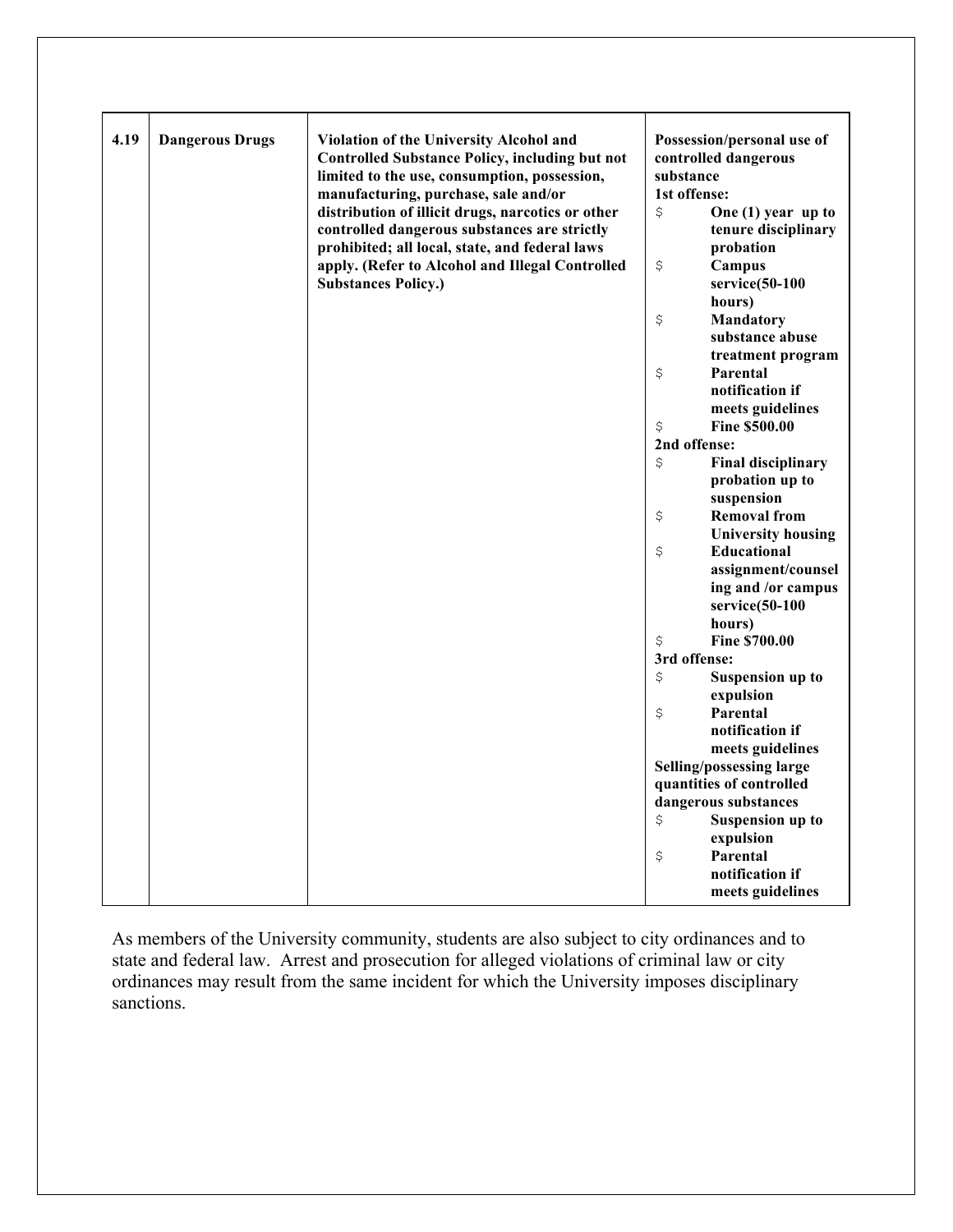#### **Employee Sanctions**

The unlawful manufacture, distribution, dispensation, possession, or use of a controlled substance by employees on University premises, or while conducting University business off University premises, is absolutely prohibited.

Violations of this prohibition by employees may result in the application of sanction, including possible required participation in an approved drug abuse assistance or rehabilitation program, and disciplinary action up to and including termination of employment under applicable University of Louisiana System, Board of Supervisors regulations, University policies, statues, employment contracts, or collective bargaining agreements.

#### **Louisiana Sanctions for Violation of Alcohol Control Statues**

## **SYNOPSIS OF STATE (LOUISIANA) AND FEDERAL DRUG PENALITIES (RS 40:966-790 AND CODE 21:841)**

#### **IMPRISONMENT**

| <b>DRUG</b>              | <b>MAXIMUM STATE</b>        | <b>MAXIMUM</b> | <b>STATE</b>        | <b>FEDERAL</b>      |
|--------------------------|-----------------------------|----------------|---------------------|---------------------|
| <b>OFFENSE</b>           | <b>FINE</b>                 | <b>FEDERAL</b> | <b>PRISON</b>       | <b>PRISON</b>       |
|                          |                             | <b>FINE</b>    | <b>TIME</b>         | <b>TIME</b>         |
|                          |                             |                |                     |                     |
| <b>Schedule 1</b>        |                             |                |                     |                     |
| Hallucinogens,           | Distributions/manufacturing | \$4 Million    | 5-50 years          | 10 years to life    |
| (phencyclide-<br>"PCP"), | \$50,000                    |                |                     |                     |
| Angel dust, acid,        |                             |                |                     |                     |
| <b>STP</b>               |                             |                |                     |                     |
| "Ecstasy",               | <b>Possession \$5000</b>    | \$1 Million    | 4-10 years          | $0-20$ years        |
| "Designer Drugs",        |                             |                |                     |                     |
| (opiates; Heroin,        |                             |                |                     |                     |
| Junk, Smack, "H",        |                             |                |                     |                     |
| "scag")                  |                             |                |                     |                     |
| <b>Depressants</b>       | Distribution \$100,000      | \$4 Million    | 5-30 years          | 10 years -life      |
| Cannabis                 |                             |                |                     |                     |
| (Marijuana-              |                             |                |                     |                     |
| "grass"), "pot"          |                             |                |                     |                     |
| "Weed"                   |                             |                |                     |                     |
| <b>Stimulants</b>        | <b>Possession \$2000</b>    | \$1 Million    | 6months-20<br>vears | <b>Federal Code</b> |
| <b>Schedule II</b>       |                             |                |                     |                     |
| <b>Narcotics</b> (raw    | Distribution \$50,000       | \$4 Million    | 2-30 years          | 10 years-life       |
| opium, morphine),        |                             |                |                     |                     |
| "M", "dreamer"           |                             |                |                     |                     |
| <b>Stimulants</b>        | Manufacturing \$500,000     | \$4 Million    | $10-30$ years       | 10 years-life       |
| (amphetamines-           |                             |                |                     |                     |
| "Speed"                  |                             |                |                     |                     |
| "Uppers,"                | Possession \$50000          | \$1 Million    | $0-5$ years         | $0-20$ years        |
| "bennies", "pep          |                             |                |                     |                     |
| pills", "crank",         |                             |                |                     |                     |
| "crystal", "ice"         |                             |                |                     |                     |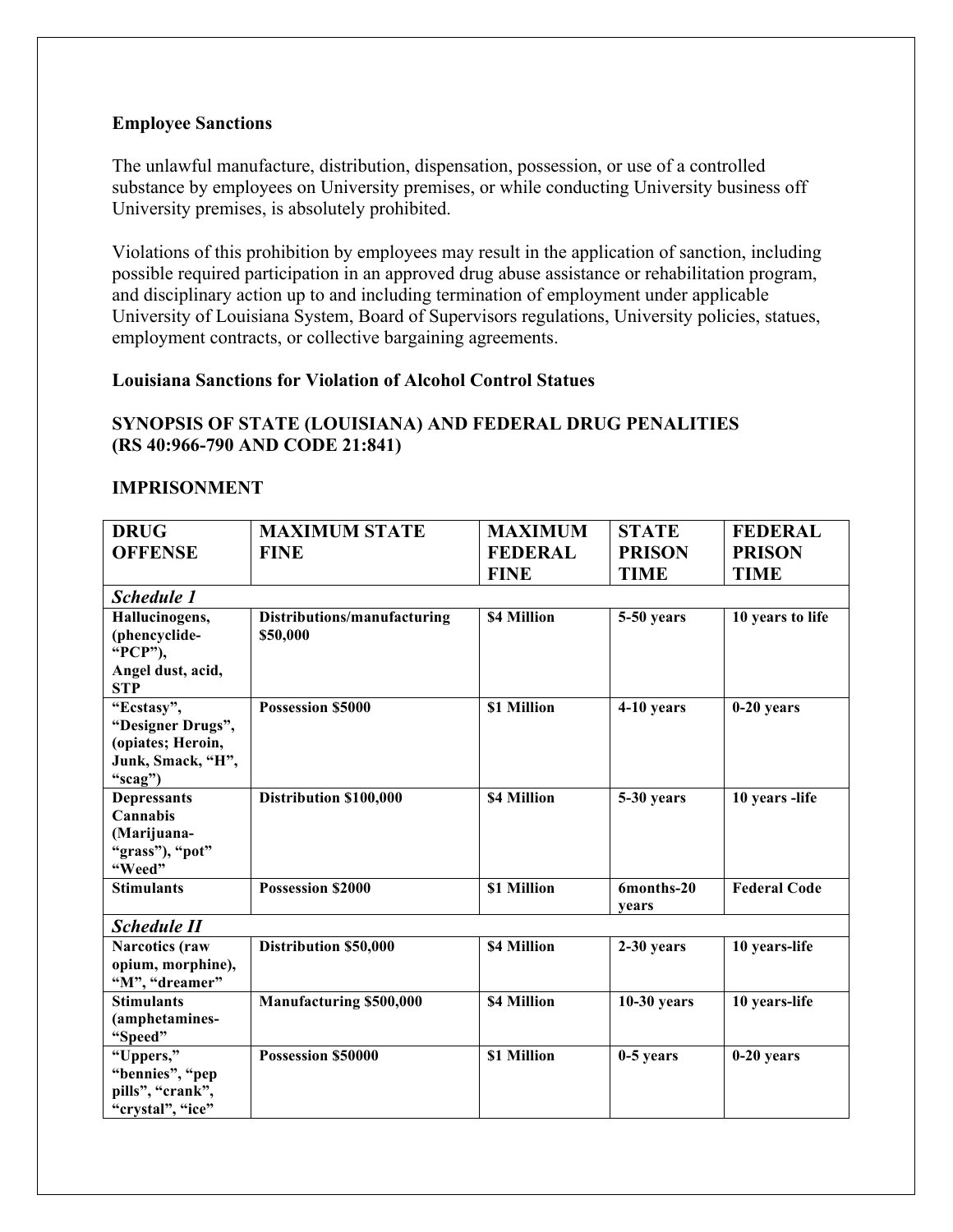| <b>Schedule III</b>   |                            |                                 |              |                     |
|-----------------------|----------------------------|---------------------------------|--------------|---------------------|
| <b>Stimulants</b>     | Distribution \$15,000      | \$250,000                       | $0-10$ years | $0-5$ years         |
| <b>Depressants</b>    |                            |                                 |              |                     |
| (barbiturates-        |                            |                                 |              |                     |
| "barbs"               |                            |                                 |              |                     |
| "Goof balls",         | <b>Possession \$5000</b>   | <b>Refer to Federal</b>         | $0-5$ years  | <b>Federal Code</b> |
| "downers", "blues"    |                            | Code                            |              |                     |
| <b>Narcotics</b>      |                            |                                 |              |                     |
| (nalorphine)          |                            |                                 |              |                     |
| <b>Schedule IV</b>    |                            |                                 |              |                     |
| <b>Depressants</b>    | Distribution \$50,000      | \$250,000                       | $0-30$ years | 0-3 years           |
| (barbiturates and     |                            |                                 |              |                     |
| 32 other drugs)       |                            |                                 |              |                     |
|                       | <b>Possession \$5000</b>   | <b>Refer to Federal</b><br>Code | $0-10$ years | <b>Federal Code</b> |
|                       |                            |                                 |              |                     |
| Schedule V            |                            |                                 |              |                     |
| <b>Narcotic drugs</b> | <b>Distribution \$5000</b> | \$100,000                       | $0-5$ years  | $0-1$ year          |
| containing non-       |                            |                                 |              |                     |
| narcotic active       |                            |                                 |              |                     |
| medicinal             |                            |                                 |              |                     |
| ingredients           |                            |                                 |              |                     |
| (buprenorphine)       |                            |                                 |              |                     |
|                       | <b>Possession \$5000</b>   | <b>Refer to Federal</b><br>Code | $0-5$ years  | <b>Federal Code</b> |

# **A Snapshot of Annual High-Risk College Drinking Consequences**

- Death: Over 1,825 students ages 18-24 die from alcohol related unintentional injuries including motor vehicle accidents.
- Injury: 599,000 students ages 18-24 are unintentionally injured under the influence of alcohol.
- Assault: More than 696,000 students ages 18-24 are assaulted by another student who has been drinking.
- Sexual Abuse: More than 97,000 students ages 18-24 are victims of a sexual assault or date rape in which alcohol is involved.
- Unsafe Sex: 400,000 students ages 18-24 have unprotected sex and more than 100,000 reports having been too intoxicated to know if they consented to sex.
- Academic Problems: About 25% of college students report academic consequences of their drinking including missing class, doing poorly on exams and receiving lower grades overall.
- Health Problems and Suicide Attempts: More than 150,000 students develop an alcohol related health problem and 1.2 to 1.5 percent of students indicates that they tried to commit suicide within the past year due to drinking.
- Drunk Driving: 2.1 million students between the ages 18 and 24 drove under the influence of alcohol last year.
- Vandalism: About 11 percent of students report that they have damaged property while under the influence.
- Police Involvement: About 5% of 4-year college students are involved with the local or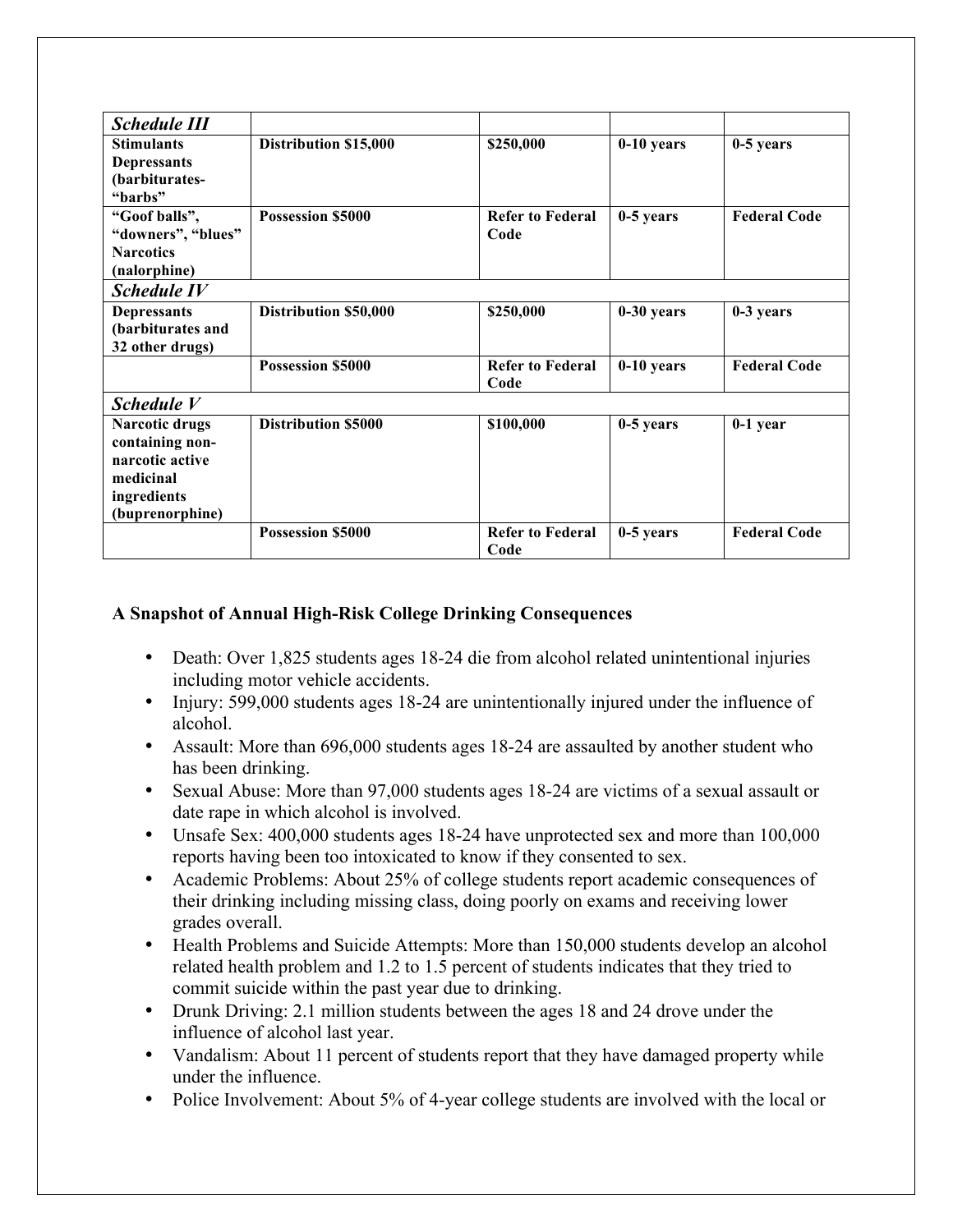campus police as a result of their drinking and an estimated 110,000 students between the ages of 18 and 24 are arrested for an alcohol-related violation such as public drunkenness or driving under the influence.

## **High-Risk Drinking Patterns**

*High-risk college student drinking includes the following:*

- Underage drinking
- Drinking and driving or other activities where the use of alcohol is dangerous.
- Drinking when health conditions or medications make use dangerous.
- Binge Drinking; that is, 5 drinks in a row per occasion for males and 4 for females\*
- Moderate drinking by persons of legal drinking age is defined as no more than 2 standard drinks per day for men and 1 drink per day for women.

## *What is a standard drink?*

A standard drink contains approximately 14 grams (0.6 fluid ounces) of pure alcohol.

## **Federal Drug Laws**

The possession, use or distribution of illicit drugs is prohibited by federal law. Strict penalties are enforced for drug convictions, including mandatory prison terms for many offenses. The following information, although not complete, is an overview of federal penalties for first convictions. All penalties are doubled for any subsequent drug conviction.

## **Denial of Federal Aid (20 USC 1091)**

Under the Higher Education Act of 1998, students convicted under federal or state law for the sale or possession of drugs will have their federal financial aid eligibility suspended. This includes all federal grants, loans, federal work study programs, and more. Students convicted of drug possession will be ineligible for one year from the date of the conviction of the first offense, two years for the second offense, and indefinitely for the third offense. Students convicted of selling drugs will be ineligible for two years from the date of the first conviction, and indefinitely for the second offense. Those who lose eligibility can retain eligibility by successfully completing an approved drug rehabilitation program.

## **Forfeiture of Personal Property and Real Estate (21 USC 853)**

Any person convicted of a federal drug offense punishable by more than one year in prison shall forfeit to the United States any personal or real property related to the violation, including houses, cars, and other personal belongings. A warrant of seizure is issued and property is seized at the time an individual is arrested on charges that may result in forfeiture.

# **Federal Drug Trafficking Penalties (21 USC 841)**

Penalties for federal drug trafficking convictions vary according to the quantity of the controlled substance involved in the transaction. The following list is a sample of the range and severity of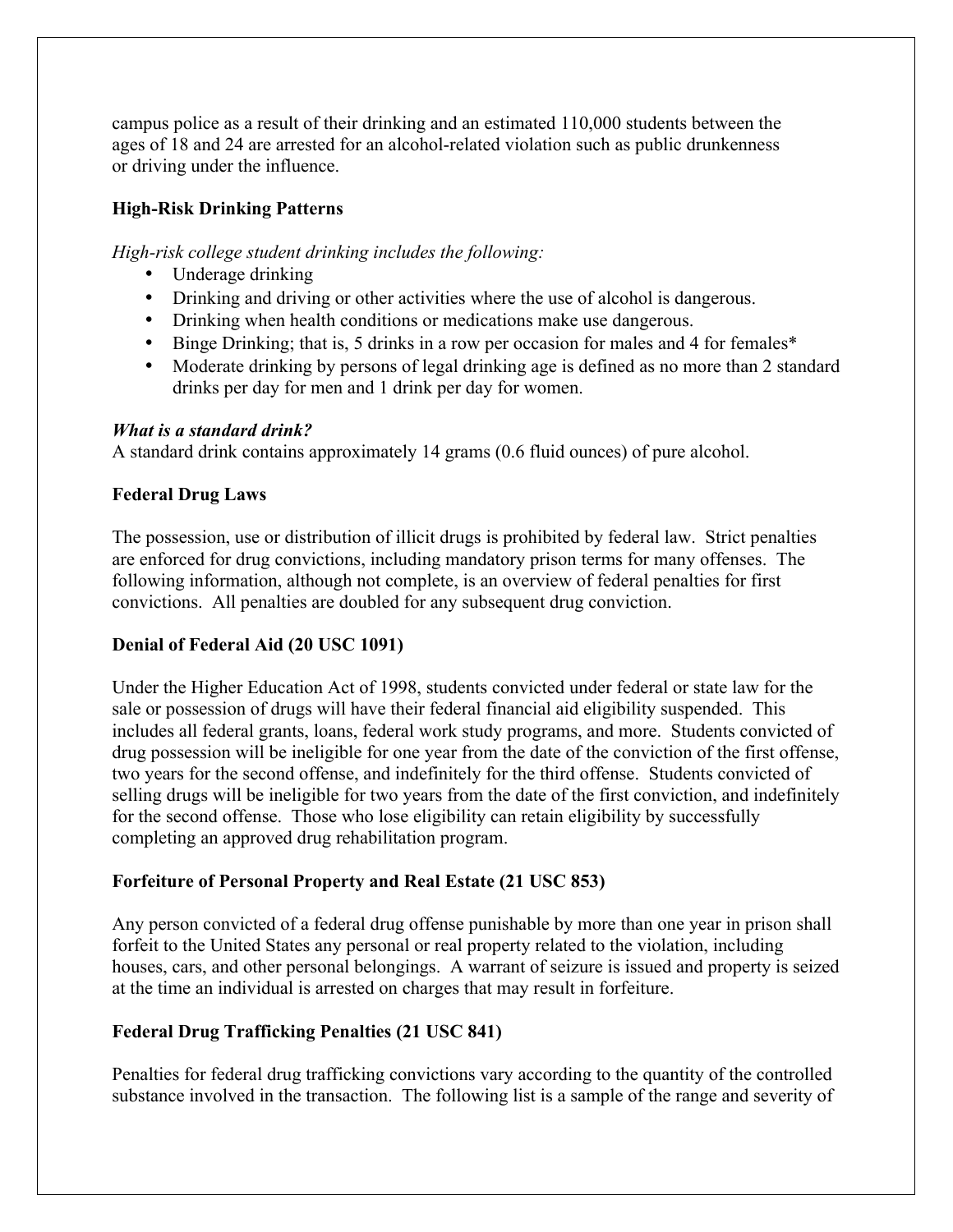federal penalties imposed for first convictions. Penalties for subsequent convictions are twice as severe.

If death or serious bodily injury result from the use of a controlled substance which has been illegally distributed, the person convicted on federal charges of distributing the substance faces mandatory life sentence and fines ranging up to \$8 million.

Persons convicted on federal charges of drug trafficking within 1000 feet of a University (21 USC 845a) face penalties of prison terms and fines which are twice as high as the regular penalties for the offense, with a mandatory prison sentence of a least one (1) year.

|                         | Federal Trafficking Penalties for Schedules I, II, III, IV, and V (except Marijuana) |                                                                                               |                                                                                |                                                                                                                              |  |
|-------------------------|--------------------------------------------------------------------------------------|-----------------------------------------------------------------------------------------------|--------------------------------------------------------------------------------|------------------------------------------------------------------------------------------------------------------------------|--|
|                         | Schedule Substance/Quantity Penalty                                                  |                                                                                               | <b>Substance/Quantity</b>                                                      | <b>Penalty</b>                                                                                                               |  |
| $\mathbf{I}$            | Cocaine<br>500-4999 grams<br>mixture                                                 | <b>First Offense: Not</b><br>less than 5 yrs. and<br>not more than 40                         | Cocaine<br>5 kilograms or more<br>mixture                                      | <b>First Offense: Not</b><br>less than 10 yrs. and<br>not more than                                                          |  |
| $\mathbf{I}$            | Cocaine Base<br>28-279 grams<br>mixture                                              | yrs. If death or<br>serious bodily<br>injury, not less than<br>20 yrs. or more than           | Cocaine Base<br>280 grams or more<br>mixture                                   | life. If death or<br>serious bodily<br>injury, not less than<br>20 yrs. or more than                                         |  |
| IV                      | Fentanyl<br>40-399 grams<br>mixture                                                  | life. Fine of not<br>more than \$5<br>million if an                                           | Fentanyl<br>400 grams or more<br>mixture                                       | life. Fine of not<br>more than \$10<br>million if an                                                                         |  |
|                         | Fentanyl Analogue<br>10-99 grams mixture                                             | individual, \$25<br>million if not an<br>individual.                                          | Fentanyl Analogue<br>100 grams or more<br>mixture                              | individual, \$50<br>million if not an<br>individual.                                                                         |  |
|                         | Heroin<br>100-999 grams<br>mixture                                                   | <b>Second Offense:</b><br>Not less than 10 yrs.<br>and not more than                          | Heroin<br>1 kilogram or more<br>mixture                                        | <b>Second Offense:</b><br>Not less than 20 yrs,<br>and not more than                                                         |  |
|                         | <b>LSD</b><br>1-9 grams mixture                                                      | life. If death or<br>serious bodily<br>injury, life<br>imprisonment. Fine                     | <b>LSD</b><br>10 grams or more<br>mixture                                      | life. If death or<br>serious bodily<br>injury, life<br>imprisonment. Fine                                                    |  |
| $\mathbf{I}$            | Methamphetamine<br>5-49 grams pure or<br>50-499 grams<br>mixture                     | of not more than \$8<br>million if an<br>individual, \$50<br>million if not an<br>individual. | Methamphetamine<br>50 grams or more<br>pure<br>or 500 grams or<br>more mixture | of not more than<br>\$20 million if an<br>individual, \$75<br>million if not an<br>individual.                               |  |
| $\overline{\mathbf{H}}$ | <b>PCP</b><br>10-99 grams pure or<br>100-999 grams<br>mixture                        |                                                                                               | PCP<br>100 grams or more<br>pure<br>or 1 kilogram or<br>more mixture           | 2 or More Prior<br><b>Offenses:</b> Life<br>imprisonment. Fine<br>of not more than<br>\$20 million if an<br>individual, \$75 |  |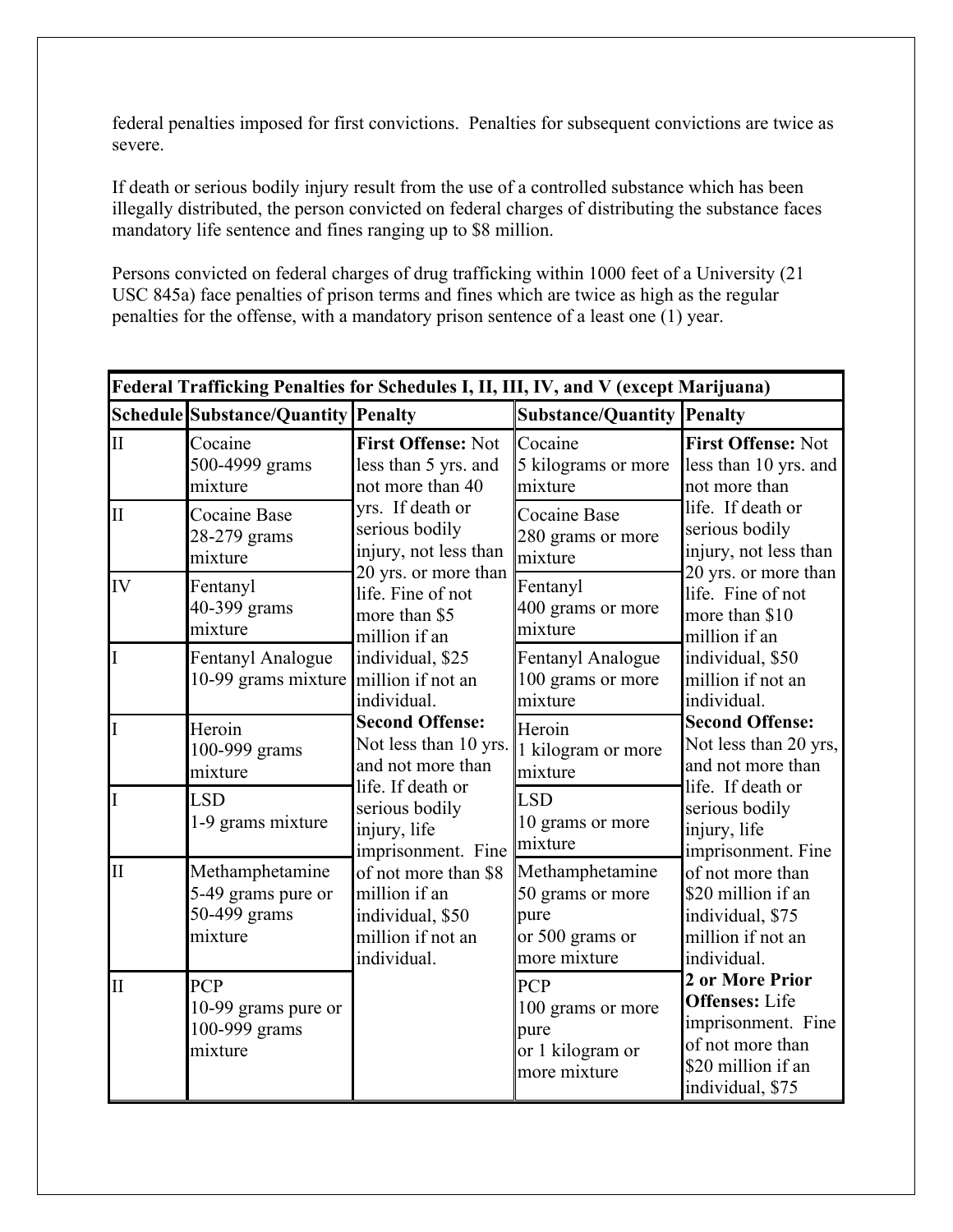|                                                                                                   |                                                                                                                                                                                                                                                                                                                                                                                    |                                                                                                                                                                                                                                                             | million if not an<br>individual. |
|---------------------------------------------------------------------------------------------------|------------------------------------------------------------------------------------------------------------------------------------------------------------------------------------------------------------------------------------------------------------------------------------------------------------------------------------------------------------------------------------|-------------------------------------------------------------------------------------------------------------------------------------------------------------------------------------------------------------------------------------------------------------|----------------------------------|
|                                                                                                   |                                                                                                                                                                                                                                                                                                                                                                                    |                                                                                                                                                                                                                                                             |                                  |
| <b>Substance/Quantity</b>                                                                         | <b>Penalty</b>                                                                                                                                                                                                                                                                                                                                                                     |                                                                                                                                                                                                                                                             |                                  |
| Any Amount Of Other<br>Schedule I & II Substances                                                 |                                                                                                                                                                                                                                                                                                                                                                                    | First Offense: Not more than 20 yrs. If death or serious bodily<br>injury, not less than 20 yrs. or more than Life. Fine \$1 million                                                                                                                        |                                  |
| Any Drug Product Containing<br>Gamma Hydroxybutyric Acid                                          | if an individual, \$5 million if not an individual.<br>Second Offense: Not more than 30 yrs. If death or serious<br>bodily injury, life imprisonment. Fine \$2 million if an<br>individual, \$10 million if not an individual.                                                                                                                                                     |                                                                                                                                                                                                                                                             |                                  |
| Flunitrazepam (Schedule IV)<br>1 Gram                                                             |                                                                                                                                                                                                                                                                                                                                                                                    |                                                                                                                                                                                                                                                             |                                  |
| Any Amount Of Other<br>Schedule III Drugs                                                         | <b>First Offense</b> : Not more than 10 yrs. If death or serious bodily<br>injury, not more than 15 yrs. Fine not more than \$500,000 if an<br>individual, \$2.5 million if not an individual.<br>Second Offense: Not more than 20 yrs. If death or serious<br>injury, not more than 30 yrs. Fine not more than \$1 million if<br>an individual, \$5 million if not an individual. |                                                                                                                                                                                                                                                             |                                  |
| Any Amount Of All Other<br>Schedule IV Drugs (other than<br>one gram or more of<br>Flunitrazepam) |                                                                                                                                                                                                                                                                                                                                                                                    | First Offense: Not more than 5 yrs. Fine not more than<br>\$250,000 if an individual, \$1 million if not an individual.<br>Second Offense: Not more than 10 yrs. Fine not more than<br>\$500,000 if an individual, \$2 million if other than an individual. |                                  |
| Any Amount Of All Schedule<br>V Drugs                                                             |                                                                                                                                                                                                                                                                                                                                                                                    | <b>First Offense:</b> Not more than 1 yr. Fine not more than<br>\$100,000 if an individual, \$250,000 if not an individual.<br>Second Offense: Not more than 4 yrs. Fine not more than<br>\$200,000 if an individual, \$500,000 if not an individual.       |                                  |

# **Chart Two-**

| <b>Federal Trafficking Penalties for Marijuana, Hashish and Hashish Oil, Schedule I</b><br><b>Substances</b> |                                                                                                                                                                                                                                                                                                                                                                                                                                                                                                           |  |  |  |
|--------------------------------------------------------------------------------------------------------------|-----------------------------------------------------------------------------------------------------------------------------------------------------------------------------------------------------------------------------------------------------------------------------------------------------------------------------------------------------------------------------------------------------------------------------------------------------------------------------------------------------------|--|--|--|
| Marijuana<br>mixture or 1,000 or more<br>marijuana plants                                                    | First Offense: Not less than 10 yrs. or more than life. If<br>1,000 kilograms or more marijuana death or serious bodily injury, not less than 20 yrs., or more<br>than life. Fine not more than \$10 million if an individual,<br>\$50 million if other than an individual.<br><b>Second Offense:</b> Not less than 20 yrs. or more than life. If<br>death or serious bodily injury, life imprisonment. Fine not<br>more than \$20 million if an individual, \$75 million if other<br>than an individual. |  |  |  |
| Marijuana<br>100 to 999 kilograms marijuana<br>mixture or 100 to 999<br>marijuana plants                     | <b>First Offense:</b> Not less than 5 yrs. or more than 40 yrs. If<br>death or serious bodily injury, not less than 20 yrs. or more<br>than life. Fine not more than \$5 million if an individual,<br>\$25 million if other than an individual.<br><b>Second Offense:</b> Not less than 10 yrs. or more than life. If<br>death or serious bodily injury, life imprisonment. Fine not                                                                                                                      |  |  |  |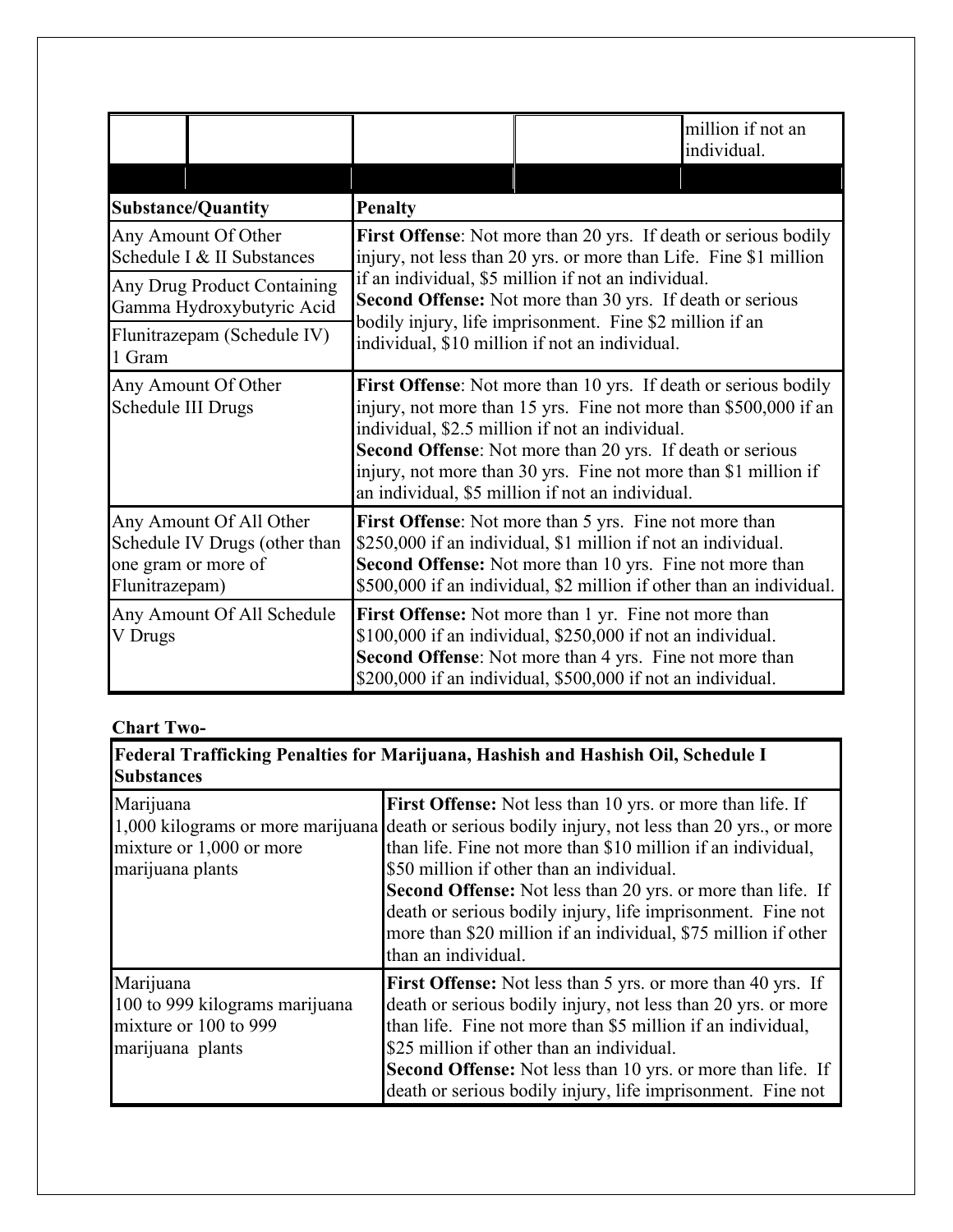|                                                                                                                                                            | more than \$8 million if an individual, \$50 million if other<br>than an individual.                                                                                                                                                    |
|------------------------------------------------------------------------------------------------------------------------------------------------------------|-----------------------------------------------------------------------------------------------------------------------------------------------------------------------------------------------------------------------------------------|
| Marijuana<br>50 to 99 kilograms marijuana<br>mixture,<br>50 to 99 marijuana plants                                                                         | <b>First Offense:</b> Not more than 20 yrs. If death or serious<br>bodily injury, not less than 20 yrs. or more than life. Fine<br>\$1 million if an individual, \$5 million if other than an<br>individual.                            |
| Hashish<br>More than 10 kilograms                                                                                                                          | Second Offense: Not more than 30 yrs. If death or serious<br>bodily injury, life imprisonment. Fine \$2 million if an<br>individual, \$10 million if other than an individual.                                                          |
| Hashish Oil<br>More than 1 kilogram                                                                                                                        |                                                                                                                                                                                                                                         |
| Marijuana<br>less than 50 kilograms marijuana<br>(but does not include 50 or more<br>marijuana plants regardless<br>of weight)<br>1 to 49 marijuana plants | <b>First Offense:</b> Not more than 5 yrs. Fine not more than<br>\$250,000, \$1 million if other than an individual.<br>Second Offense: Not more than 10 yrs. Fine \$500,000 if<br>an individual, \$2 million if other than individual. |
| Hashish<br>10 kilograms or less                                                                                                                            |                                                                                                                                                                                                                                         |
| Hashish Oil<br>1 kilogram or less                                                                                                                          |                                                                                                                                                                                                                                         |

*\*Source*-United States Department of Drug Enforcement Administration website

## **Federal Drug Possession (21 USC 844)**

Person convicted on Federal charges of possessing any controlled substance face penalties of up to 1 year in prison and a mandatory fine of no less than \$1000 up to a maximum of \$100,000. Second convictions are punishable by not less than 15 days but not more than 2 years in prison and a minimum fine of \$2,500. Subsequent convictions are punishable by not less than 90 days but not more than 3 years in prison and a minimum fine of \$5,000. Possession of drug paraphernalia is punishable by a minimum fine of \$750.

Special sentencing provisions for possession of crack cocaine impose a mandatory prison term of not less than 5 years but not more than 20 years and a fine up to \$250,000 or both if:

- A. It is a first conviction and the amount of crack possessed exceeds 5 grams;
- B. It is a second conviction and the amount of crack possessed exceeds 3 grams;
- C. It is a third or subsequent crack conviction and the amount exceeds 1 gram.

Civil penalties of up to \$10,000 may also be imposed for possession of small amount of controlled substances, whether or not criminal prosecution is pursued.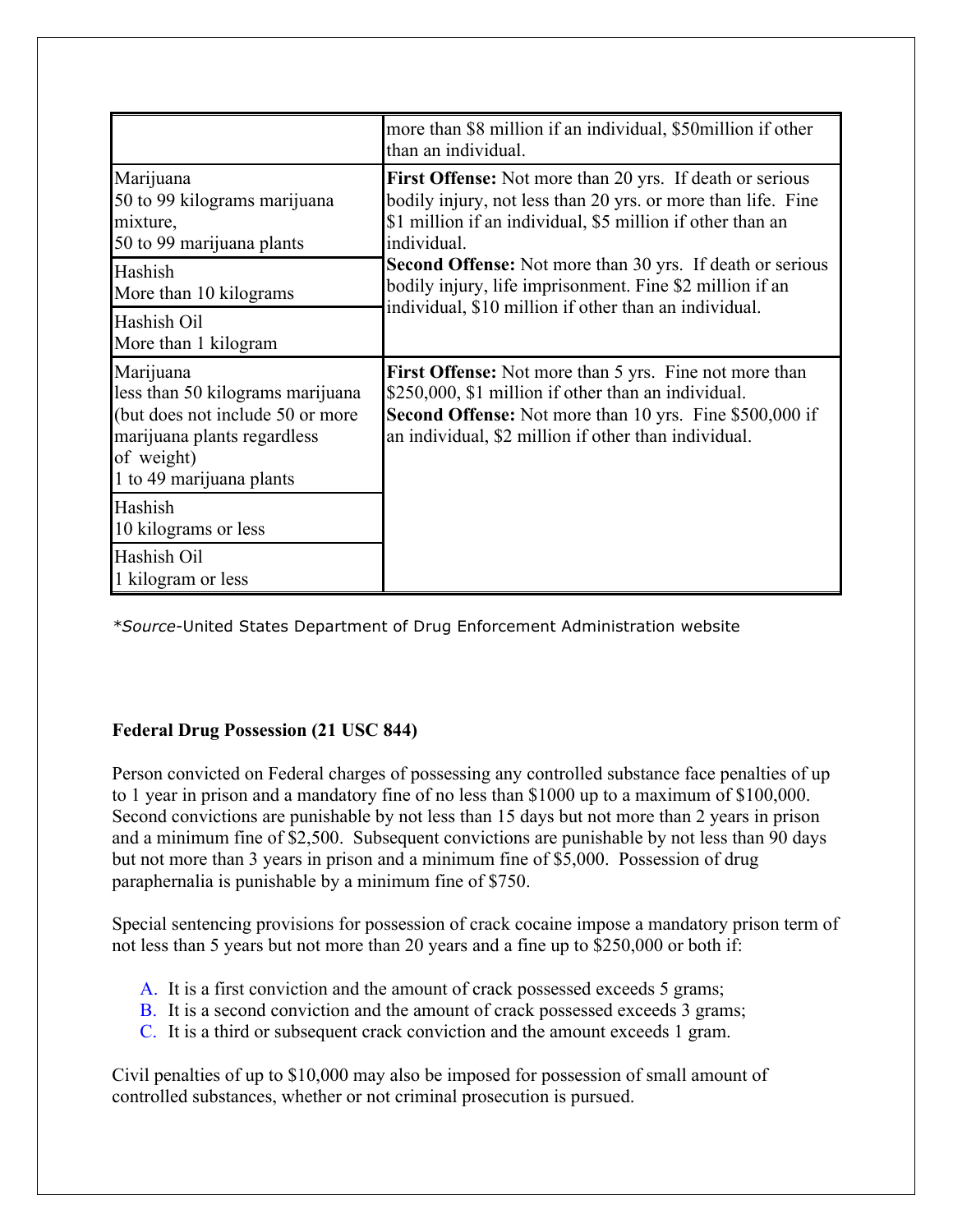#### **Counseling and Treatment**

Short term alcohol and other drug counseling are available on campus to students through the Student Counseling and Wellness Resource Center @318-274-3277. Students may be referred through the Counseling Center to other treatment programs for more intensive treatment. Through the Office of Human Resources, the Employee Assistance Program offers employees additional education and counseling, as well as appropriate referrals. Within Ruston/Grambling, the following substance abuse counseling agencies exist. Pine Hills Advocacy Center, Sexual Assault Center, P. O. Box 777, Ruston, LA 71273; Crisis Hotline: 1-800-869-1033; Telephone (318) 255-7273 and Domestic Abuse Resistance Team (D.A.R.T) Domestic Abuse Response, Team of Lincoln, P.O. Box 1223, Ruston, LA 71273; Crisis Phone: (318) 251-2255, Telephone: (318) 251-2255 or (318)513-9373; Fax: (318) 254-8230 provide a variety of services.

#### **Pine Hill Advocacy Center**

Pine Hill Advocacy Center is dedicated to providing help and healing for survivors of sexual trauma and violent crime, challenging the social dynamics that foster sexual assault, and promoting community awareness of sexual assault issues.

- Provide emotional support to all victims of sexual assault in Lincoln, Union, Jackson, Claiborne, and Bienville
- Parishes, regardless of whether they choose to report the crime to law enforcement
- Supply a medical escort who will accompany the sexual assault survivor to the hospital and remain with them during the examination, evidence collection, and statement to law enforcement
- Provide short-term crisis intervention counseling on an individual basis to the survivor of sexual assault/abuse and their families
- Provide a 24-Hour Crisis Hotline to all individuals in the five parish area
- Offer legal advocacy to assist in criminal prosecution
- Enhance community awareness by providing information on the subject of sexual assault and its effects on the victim and their significant others.

#### **Domestic Violence**

*The Domestic Abuse Resistance Team (DART)* is a non-profit organization whose mission is twofold:

To protect, empower and advocate for all victims, survivors and their children in North Central Louisiana who are affected by domestic and dating violence.

To offer and implement public education programs in regards to the far-reaching consequences of domestic and dating violence.

## *Safety Planning*

DART staff will assist survivors and their children in establishing individually-tailored, survivor-directed safety plans and in updating those plans as the circumstances and the safety needs of the families change.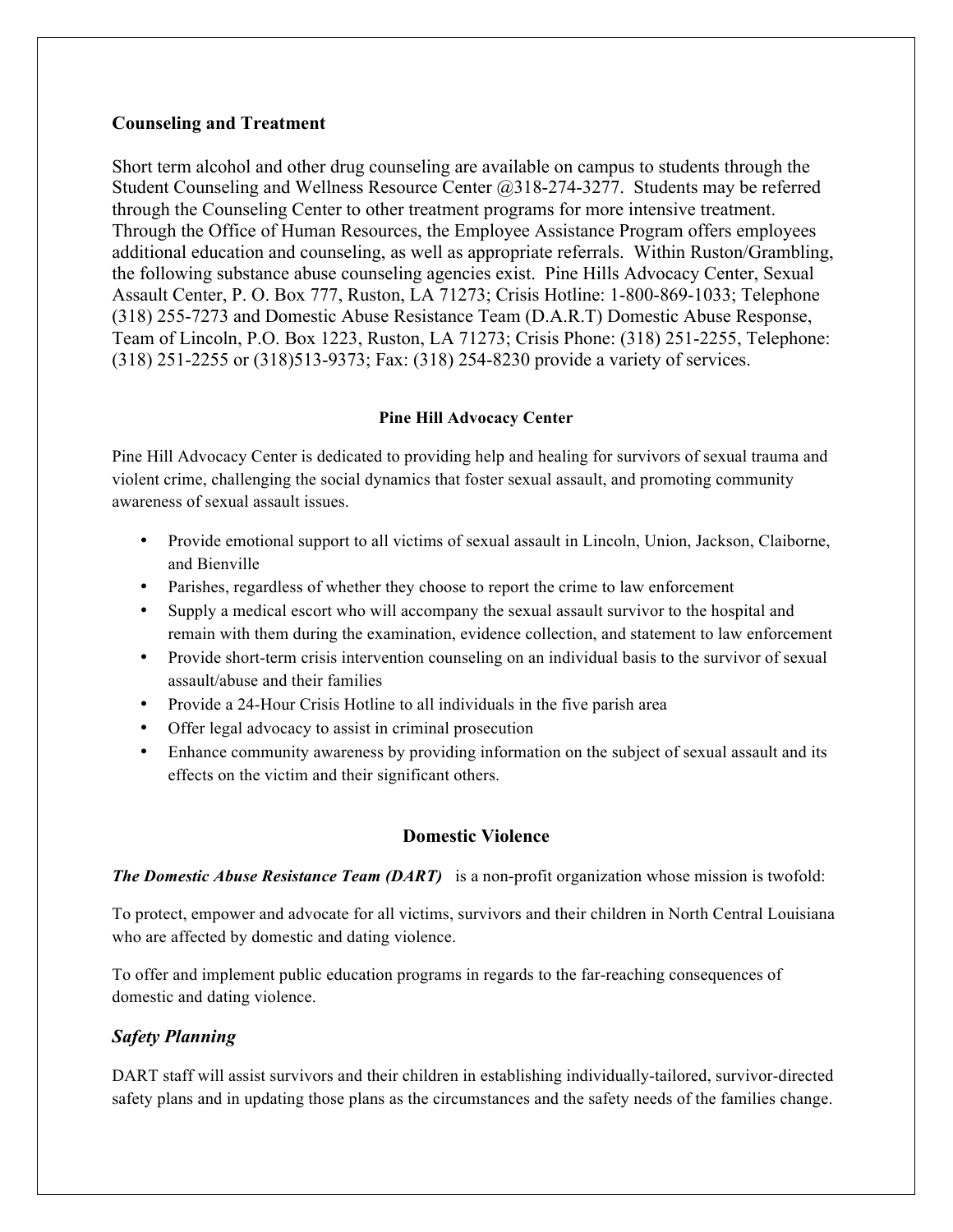Safety planning includes assessment of risk, education about high risk times and actions, and emergency response protocols.

#### *Case Management*

Domestic violence victims need a variety of community services. DART works with individuals to establish goals and to provide direction and support to obtain their goals. DART also networks with other community agencies to supplement survivor's needs.

## *Crisis Line*

DART provides a 24-hour crisis line to help callers get to a safe location, to provide information, and to answer questions. If you are in need of safety or help, call the DART crisis line at (318) 251.2255 or 1.888.411.1333

## *Shelter*

DART provides safe housing to assist a woman in escaping from a threatening or dangerous situation. Women and their children may stay confidentially for a limited time at no charge. The shelter does not house men, but DART will assist battered men in finding safe places to stay. If you need assistance with emergency safe housing, please contact our shelter at [318] 251.2255.

## *Supportive Counseling*

Trained domestic abuse advocates are available to provide crisis intervention, group, and individual counseling. The program is designed to offer emotional support and information to battered persons. After-work support groups meet weekly. Children's groups meet at the same times as the adult programs. Please call for times and dates of our group meetings and/or to set up an appointment for individual counseling.

## *Legal Advocacy*

DART assists individuals in obtaining legal representation, providing clerical assistance filing protective orders, pressing charges, and working with law enforcement to bring justice to their abusers. The program helps victims understand their legal rights and supports them in their effort to protect their rights. Please call the DART office in your parish for more information on legal advocacy. DART's advocates are not attorneys and cannot give legal advice.

# *Child Advocacy*

DART provides a safe, violence-free environment for residential and non-residential children who have experienced or witnessed abuse. Children's services include individual and group activities. Our Child Advocate works with children on crisis intervention, coping skills, safety, and self-esteem.

The children's program also offers the following activities: school supplies and uniforms, summer camp, and the Christmas Angel Tree.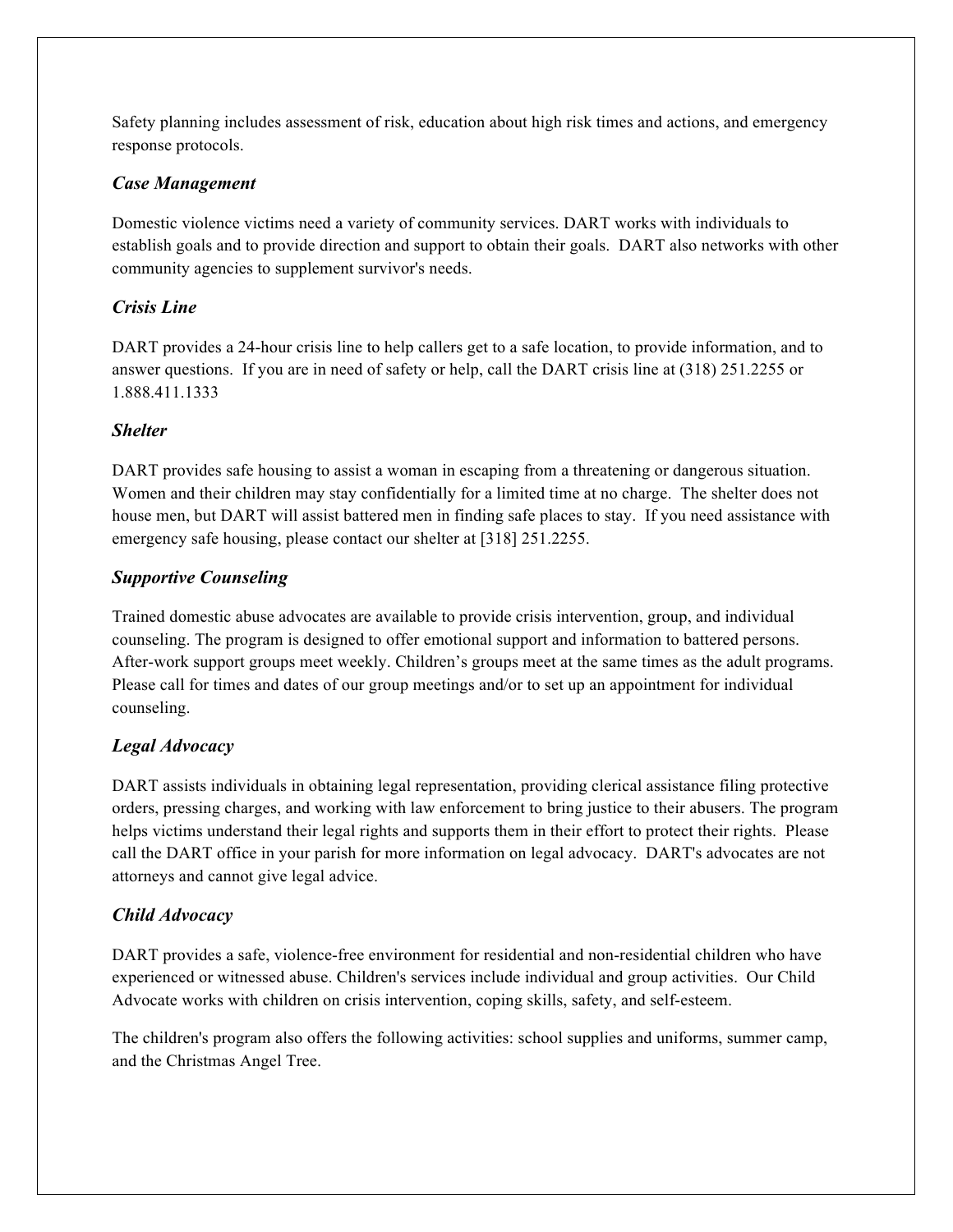#### *Community Education*

DART is committed to ending domestic violence through education and public awareness. DART's Community Advocate and other staff members are present in the community on a regular basis speaking about domestic violence, dating violence, sexual assault, and children's issues related to domestic violence. DART offers seminars to law enforcement, clergy, and other concerned groups in the community. DART offers speakers to civic, church, and school groups on all facets of domestic violence. Call for more detailed information about scheduling a speaker.

Interested individuals are encouraged to contact each agency for additional information regarding specific services and costs.

#### **Prevention and Education**

Through the Office of Student Judicial Affairs, Student Counseling and Wellness Resource Center and University Police Departments they provide the primary leadership of alcohol and other drug prevention and education to individual, group and community programs and interventions administered on our campus.

Agencies Licensed through Louisiana Department of Alcoholism and Substance Abuse

Ruston Addictive Disorders Clinic 206 E. Reynolds Drive Ruston, LA 71270 (318) 251-4125

Primary Leadership of AOD Prevention/Education

GSU Student Counseling Center GSU Box 4603 Grambling, LA 71245 (318) 274-3163

GSU Office of Residential Life/Housing GSU Box 4249 Grambling, LA 71245 (318) 274-2504

GSU Office of Student Judicial Affairs GSU Box 4309 Grambling, LA 71245 (318) 274-3169

GSU Police Department GSU Box 8642 Grambling, LA 71245 (318) 274-2222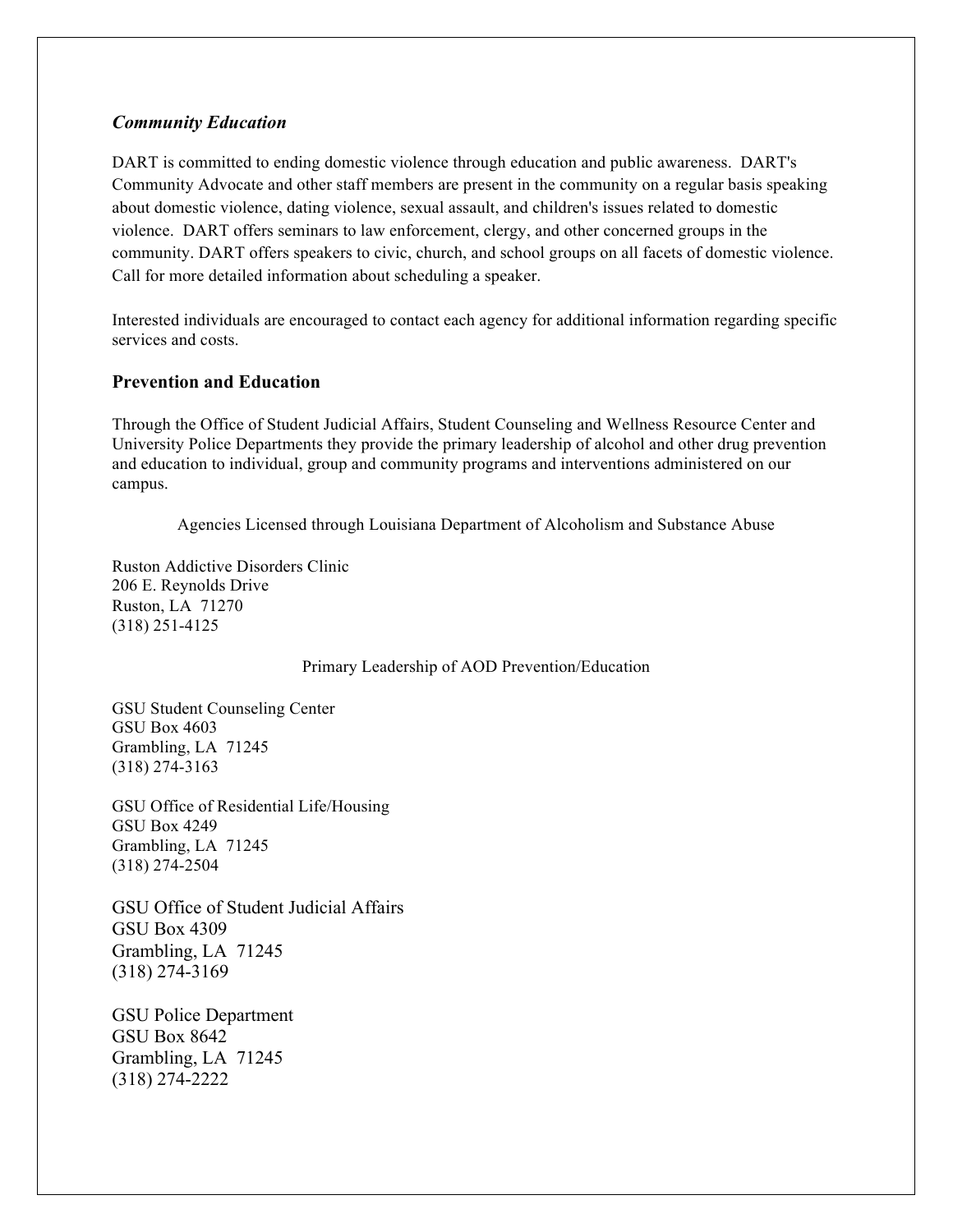These agencies provide a variety of services. Summary of Prevention/Education Individuals, Groups and Community Programs and interventions commonly administered on campus includes:

Programs led by trained staff. Programs are primarily focused on an identified prevention issue and keeping young adults healthy. By focusing on prevention before a student has been exposed to illicit substances, the more likely that he or she will avoid problems with drugs, alcohol and smoking in the future.

As mandated by the Drug-Free Schools and Campuses Act, this policy is distributed to all students, faculty and staff on an annual basis, and every even year a biennial review of the comprehensive alcohol and other drug program is conducted. For more information concerning current programs, interventions and policies, contact Mrs. Beverly Crawford in the Office of Student Judicial Affairs at crawfordb@gram.edu or at 318-274-3169.

| <b>SUBSTANCE</b> | NICKNAMES/SLANG            | <b>SHORT TERM</b>           | <b>LONG TERM</b>          |
|------------------|----------------------------|-----------------------------|---------------------------|
|                  | <b>TERMS</b>               | <b>EFFECTS</b>              | <b>EFFECTS</b>            |
| Alcohol          |                            | Slurred speech,             | Toxic psychosis,          |
|                  |                            | drowsiness, headaches,      | physical dependence,      |
|                  |                            | impaired judgment,          | neurological and liver    |
|                  |                            | decreased perception        | damage, fetal alcohol     |
|                  |                            | and coordination,           | syndrome, vitamin B1      |
|                  |                            | distorted vision and        | deficiency, sexual        |
|                  |                            | hearing, vomiting,          | problems, cancer,         |
|                  |                            | breathing difficulties,     | physical dependence       |
|                  |                            | unconsciousness, coma,      |                           |
|                  |                            | blackouts                   |                           |
| Amphetamines     | Uppers, speed, meth,       | Increased heart rate,       | Delusions,                |
|                  | crack, crystal, ice, pep   | increased blood             | hallucinations, heart     |
|                  | pills                      | pressure, dry mouth,        | problems, hypertension,   |
|                  |                            | loss of appetite,           | irritability, insomnia,   |
|                  |                            | restlessness, irritability, | toxic psychosis,          |
|                  |                            | anxiety                     | physical dependence       |
| Barbiturates and | Barbs, bluebirds, blues,   | Slurred speech, muscle      | Severe withdrawal         |
| Tranquilizers    | yellow jackets, red        | relaxation, dizziness,      | symptoms, possible        |
|                  | devils, roofies,           | decreased motor control     | convulsions, toxic        |
|                  | rohyphol, ruffies, tranqs, |                             | psychosis, depression,    |
|                  | mickey, flying v's         |                             | physical dependence       |
| Cocaine          | Coke, cracks, snow,        | Loss of appetite,           | Depression, weight loss,  |
|                  | powder, blow, rock         | increased blood             | high blood pressure,      |
|                  |                            | pressure and heart rate,    | seizure, heart attack,    |
|                  |                            | contracted blood            | stroke, hypertension,     |
|                  |                            | vessels, nausea, hyper-     | hallucinations,           |
|                  |                            | stimulation anxiety,        | psychosis, chronic        |
|                  |                            | paranoia, increased         | cough, nasal passage      |
|                  |                            | hostility increased rate    | injury, kidney, liver and |
|                  |                            | of breathing, muscle        | lung damage               |

#### **Health Risks of Commonly Abused Substances**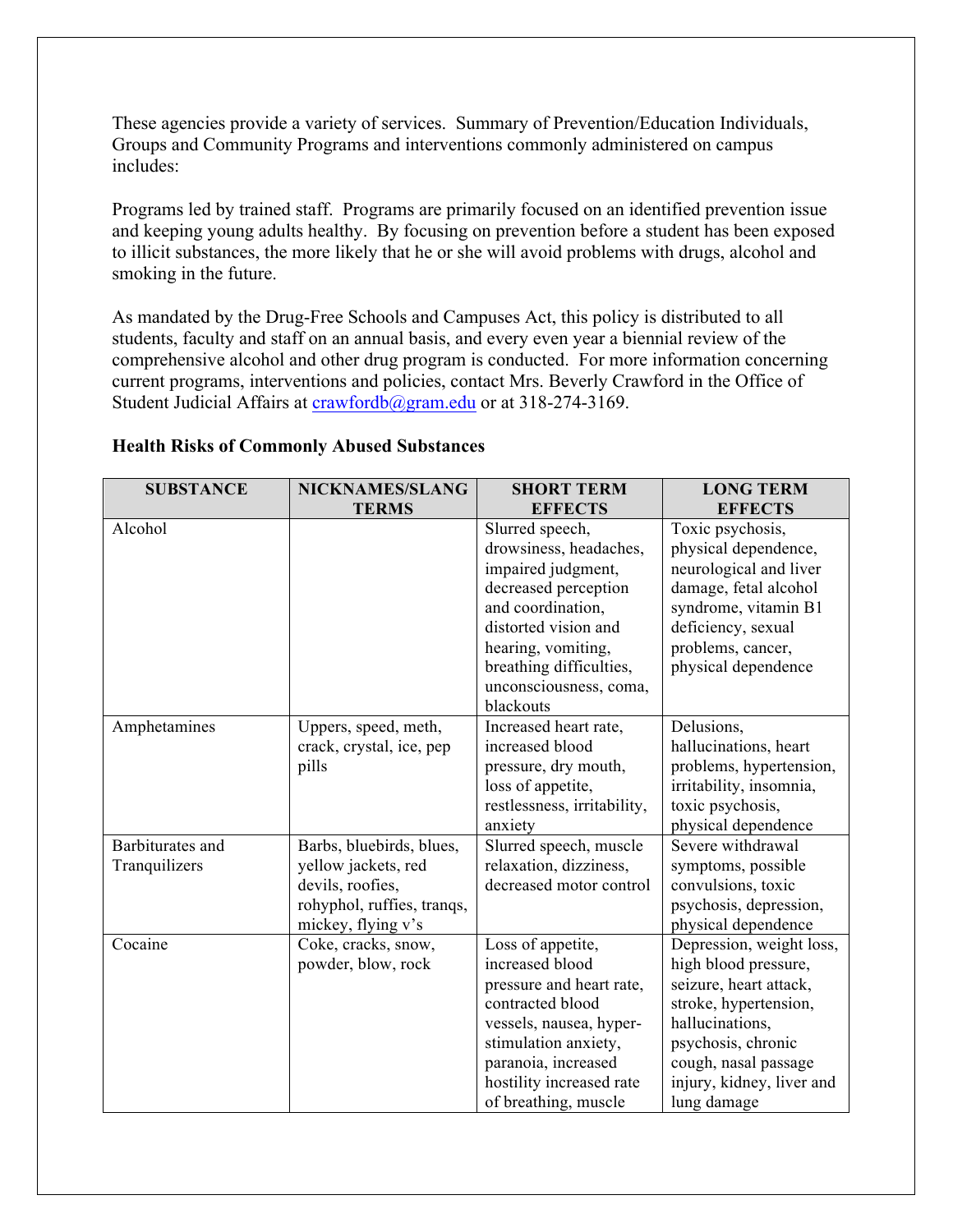|                                  |                                                                                            | spasms and convulsions,<br>dilated pupils, disturbed<br>sleep                                                                                                                                          |                                                                                                                                                                                                                                      |
|----------------------------------|--------------------------------------------------------------------------------------------|--------------------------------------------------------------------------------------------------------------------------------------------------------------------------------------------------------|--------------------------------------------------------------------------------------------------------------------------------------------------------------------------------------------------------------------------------------|
| Gamma Hydroxy<br><b>Butyrate</b> | GHB, liquid B, liquid X,<br>liquid ecstasy, G,<br>georgia homeboy,<br>grievous bodily harm | Euphoria, decreased<br>inhibitions, drowsiness,<br>sleep, decreased body<br>temperature, decreased<br>heart rate, decreased<br>blood pressure                                                          | Memory loss,<br>depression, severe<br>withdrawal symptoms,<br>physical dependence,<br>psychological<br>dependence                                                                                                                    |
| Herion                           | H, junk, smack, horse,<br>skag                                                             | Euphoria, flushing of<br>the skin, dry mouth,<br>"heavy" arms and legs,<br>slowed breathing,<br>muscular weakness                                                                                      | Constipation, loss of<br>appetite, lethargy,<br>weakening of the<br>immune system,<br>respiratory (breathing)<br>illnesses, muscular<br>weakness, partial<br>paralysis, coma,<br>physical dependence,<br>psychological<br>dependence |
| Ketamine                         | K, super K, special K                                                                      | Dream-like states,<br>hallucinations, impaired<br>attention and memory,<br>delirium, impaired<br>motor function, high<br>blood pressure,<br>depression                                                 | Urinary track and<br>bladder problems,<br>abdominal pain, major<br>convulsions, muscle<br>rigidity, increased<br>confusion, increased<br>depression, physical<br>dependence,<br>psychological<br>dependence                          |
| <b>LSD</b>                       | Acid, stamps, dots,<br>blotter, A-bombs                                                    | Dilated pupils, change<br>in body temperature,<br>blood pressure and heart<br>rate, sweating, chills,<br>loss of appetite<br>decreased sleep,<br>tremors, changes in<br>visual acuity, mood<br>changes | May intensify existing<br>psychosis, panic<br>reactions, can interfere<br>with psychological<br>adjustment and social<br>functioning, insomnia,<br>physical dependence,<br>psychological<br>dependence                               |
| <b>MDMA</b>                      | Ecstasy, XTC, adam, X,<br>rolls, pills                                                     | Impaired judgment,<br>confusion, blurred<br>vision, teeth clenching,<br>depression, anxiety,<br>paranoia, sleep<br>problems, muscle<br>tension                                                         | Same as LSD,<br>sleeplessness, nausea,<br>confusion, increased<br>blood pressure,<br>sweating, depression,<br>anxiety, memory loss,<br>kidney failure,<br>cardiovascular<br>problems, convulsions,<br>death, physical<br>dependence, |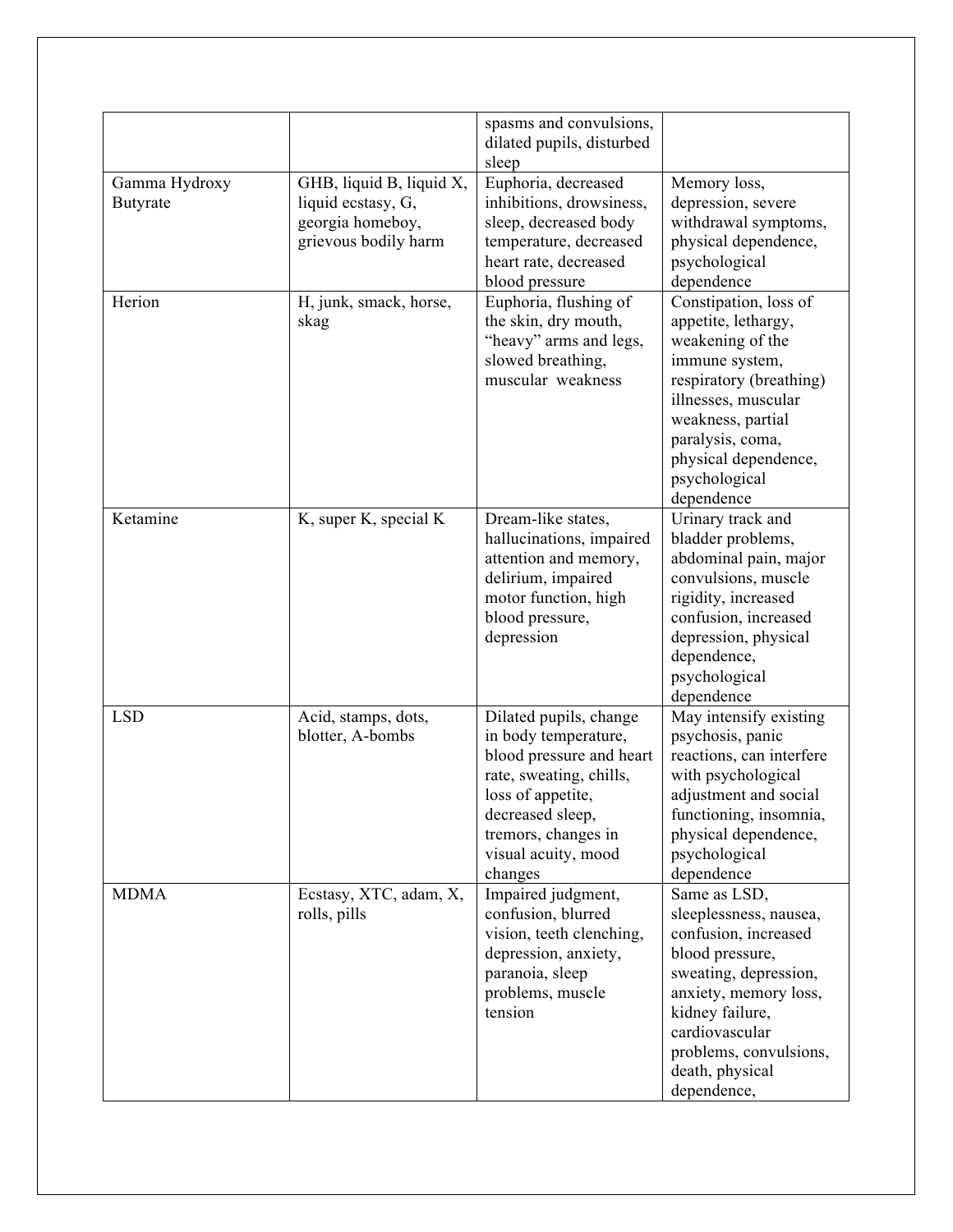|                    |                                                                                                       |                                                                                                                                                                                                                  | psychological<br>dependence                                                                                                                                                                                                                                       |
|--------------------|-------------------------------------------------------------------------------------------------------|------------------------------------------------------------------------------------------------------------------------------------------------------------------------------------------------------------------|-------------------------------------------------------------------------------------------------------------------------------------------------------------------------------------------------------------------------------------------------------------------|
| Marijuana/Cannabis | Pot, grass, dope, weed,<br>joint, bud, reefer,<br>doobie, roach                                       | Sensory distortion, poor<br>coordination of<br>movement, slowed<br>reaction time, panic,<br>anxiety                                                                                                              | Bronchitis,<br>conjunctivas, lethargy,<br>shortened attention<br>span, suppressed<br>immune system,<br>personality changes,<br>cancer, psychological<br>dependence, physical<br>dependence possible for<br>some                                                   |
| Morphine/ Opiates  | M, morf, duramorph,<br>Miss Emma, monkey,<br>rozanol, white stuff                                     | Euphoria, increased<br>body temperature, dry<br>mouth, "heavy" feeling<br>in arms and legs                                                                                                                       | Constipation, loss of<br>appetite, collapsed<br>veins, heart infections,<br>liver disease, depressed<br>respiration ,pneumonia<br>and other pulmonary<br>complications, physical<br>dependence,<br>psychological<br>dependence                                    |
| <b>PCP</b>         | Crystal, tea, angel dust,<br>embalming fluid, killer<br>weed, rocket fuel,<br>supergrass, wack, ozone | Shallow breathing,<br>flushing, profuse<br>sweating, numbness in<br>arms and legs,<br>decreased muscular<br>coordination, nausea,<br>vomiting, blurred<br>vision, delusions,<br>paranoia, disordered<br>thinking | Memory loss,<br>difficulties with speech<br>and thinking,<br>depression, weight loss,<br>psychotic behavior,<br>violent acts, psychosis,<br>physical dependence,<br>psychological<br>dependence                                                                   |
| Psilocybin         | Mushrooms, magic<br>mushrooms, shrooms,<br>caps, psilocybin $\&$<br>psilocyn                          | Nausea, distorted<br>perceptions,<br>nervousness, paranoia                                                                                                                                                       | Confusion, memory<br>loss, shortened<br>attentions pan,<br>flashbacks may<br>intensify existing<br>psychosis                                                                                                                                                      |
| Steriods           | Roids, juice                                                                                          | Increased lean muscle<br>mass, increased<br>strength, acne, oily skin,<br>excess hair growth, high<br>blood pressure                                                                                             | Cholesterol imbalance,<br>anger management<br>problems,<br>masculinization of<br>women, breast<br>enlargement in men,<br>premature fusion of<br>long bones preventing<br>attainment of normal<br>height, atrophy of<br>reproductive organs,<br>impotence, reduced |